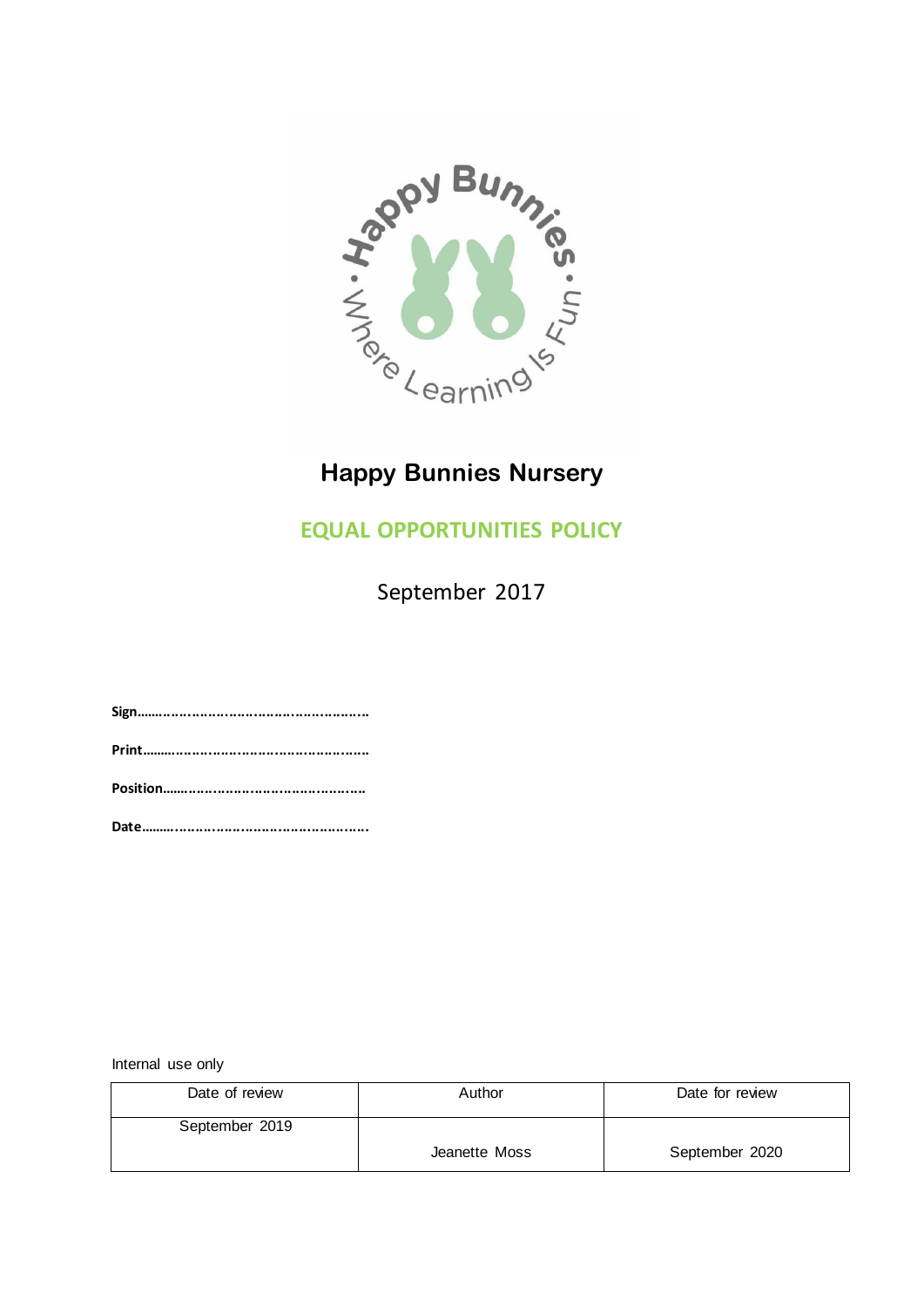The Equal Opportunities Policy Statement and Policy Statement on Harassment at Work are designed to implement the commitment of the nurseryto Equal Opportunities. It is the responsibility of every employee to ensure his or her own conduct conforms to the expected standards and reflects these Policy Statements.

The aimof the Policies is to encourage harmony and mutual respect between individuals In orderto promote good working practices with a view to maximising performance.

If these Policiesare not implemented, then valuable talent and potential are wasted. Moreover, when unfair discrimination, harassment, bullying or victimisation take place they bringabout a climate of fear insecurity and poor work performance. As well as being unlawful, this affects morale. The nursey aims to comply with all relevant UK and European legislation.

It is vital that every employee understands his or her responsibilities. Equal Opportunities are take very seriously by the Nursery and wilful failure to apply the Policies or evidenceof discrimination, harassment, bullying or victimisation will result in disciplinary action which may include dismissal.

## 1. **The Equal Opportunities Policy Statement**

- 1. The nursery values the individual contribution of people irrespective of sex, age, marital or civil partnership status, disability, sexual orientation, gender reassignment, race, colour, religion or belief, ethnic or national origin. The nursery is committed to ensuring that no applicant for employment or member of staff is disadvantaged by conditions or requirements which cannot be shown tobe justifiable. This applies but not only in relation to recruitment and selection, promotion, transfer and training opportunities benefits, terms and conditions of employment, grievance and disciplinary procedures, termination of employment including redundancies, and conduct at work.
- 2. All employees should be treated equally with dignity and respect. The Nursery will use its best endeavours to provide a working environment free from unlawful discrimination, harassment or victimisation on the grounds ofsex, age, marital or civil partnership status, disability, sexual orientation, gender reassignment,race, colour, religion or belief ethnic or nationalorigin, pregnancy or maternity.
- 3. The Nursery recognises itslegal obligations, including those under the Race Relations Act, Sex Discrimination Act, The Equal Pay Act, theEquality Act and the Part Time Workers legislation.

The principles of non-discrimination and equality of opportunity also applyto

- 4. the way in which staff must treat visitors,children, parents, suppliers and former members of staff.
- 5. The Nursery will not tolerate acts which breach this Policy and all instances of such behaviour or alleged behaviour will be taken seriously, fully investigated and will be subject to disciplinary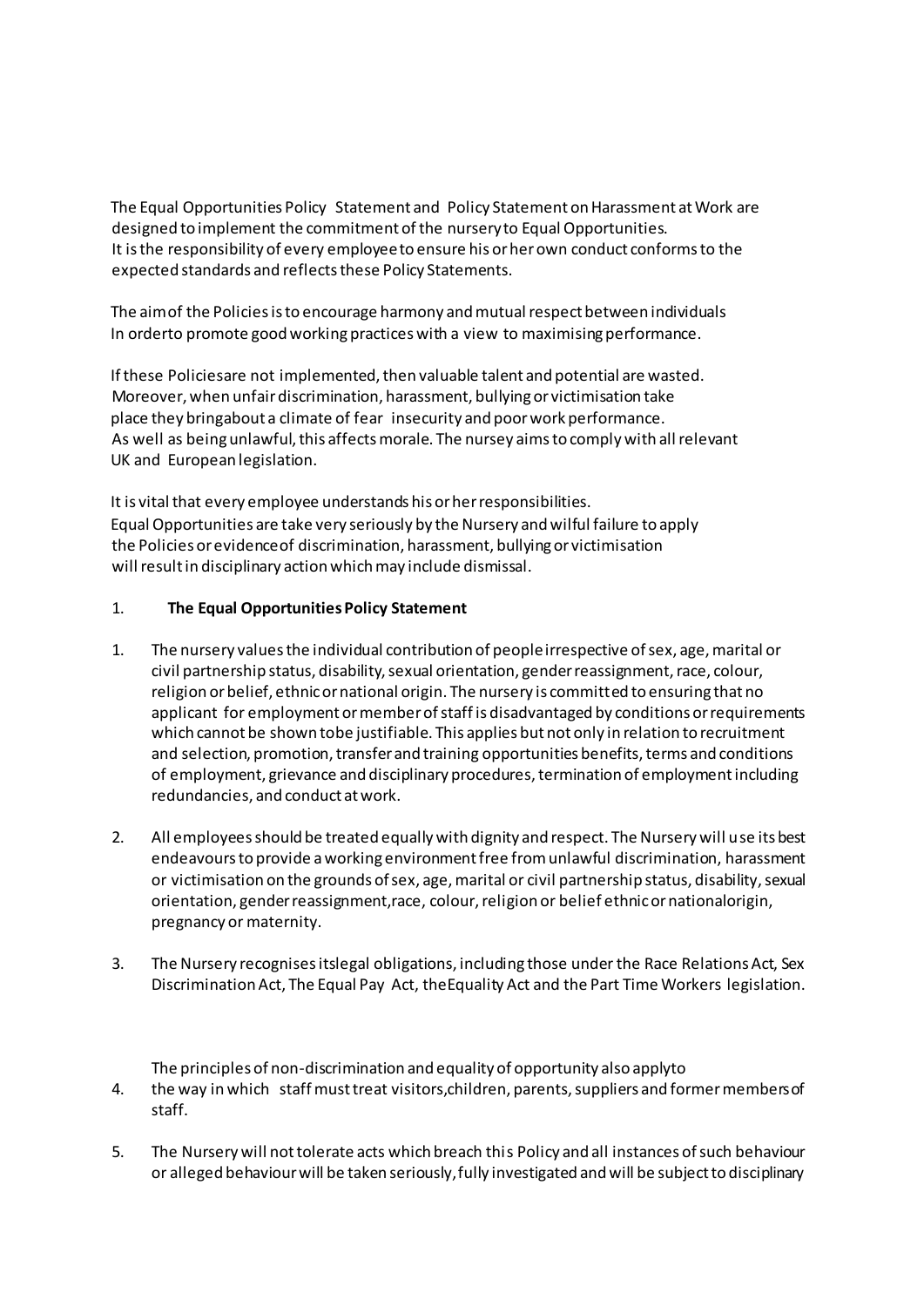procedures if found to be discriminatory. The Nursery further seeks to give all employees equal opportunityand encouragement to progress withinthe nursery.

- 6. The Nursery promotes tolerance of each other and respect for each other's position within the nursery community, and provides positive images and rolemodels, whilst seeking to avoid prejudices and raise awareness of related issues.
- 7. If an existing employee becomes disabledthe nursery will make every effort to retain him or her within he workforce whenever reasonable and practicable with reasonable adjustments to assist in overcoming or minimisingthe difficulties. This may need to be in conjunction with a medical advisor.
- 8. Wheneverreasonably practicable to do so, the nursery will install in existing premises facilities for people with disabilities. Whenever the nurseryinvest capital in new or refurbished premises,every practicable effort will be made to provide for the needs of staff and children with disabilities.
- 9. The nursery undertakes to distribute and publicise this Policy Statement toall employees and elsewhereas fromtime to time appropriate.
- 10. Any employee who believes that he or shemay have been subjected to treatment which breaches this Policy may raise the matter through the grievance procedure.

## *Policy Statement on Harassment at Work*

- 1. The nursery believes that the dignity of every person must be respected. Harassment of colleagues or children is unlawful and unacceptable and will be regarded as a disciplinary offence, which in serious cases, may be classed as gross misconduct, resulting in instant dismissal. The highest standards of conduct are required of everyone, regardless of seniority.
- 2. The nursery recognises that harassment may take many forms. It may be directed towards persons of either sex. It may relate to a person's ethnic origin, religion, age, sex, sexual orientation, physical or mental attributes or some other personal characteristic.
- 3. Harassment may involve action or inaction, behaviour, exclusion ,comment or physical contact that the recipient finds objectionable or offensive. It may result in the recipient feeling threatened, humiliated, intimidated, patronised, demoralised or less confident in their ability. Condoning such conduct may be harassment. The test of harassment is, at least in part, subjective.
- 4. Examples of unacceptable conduct include:
	- Verbal abuse, or insulting behaviour
	- Sexist or racist jokes, jokes about an individual's sexual orientation or jokes about an individual'sphysicalor mental attributes
	- the display or circulation of sexually suggestive or racially abusive material